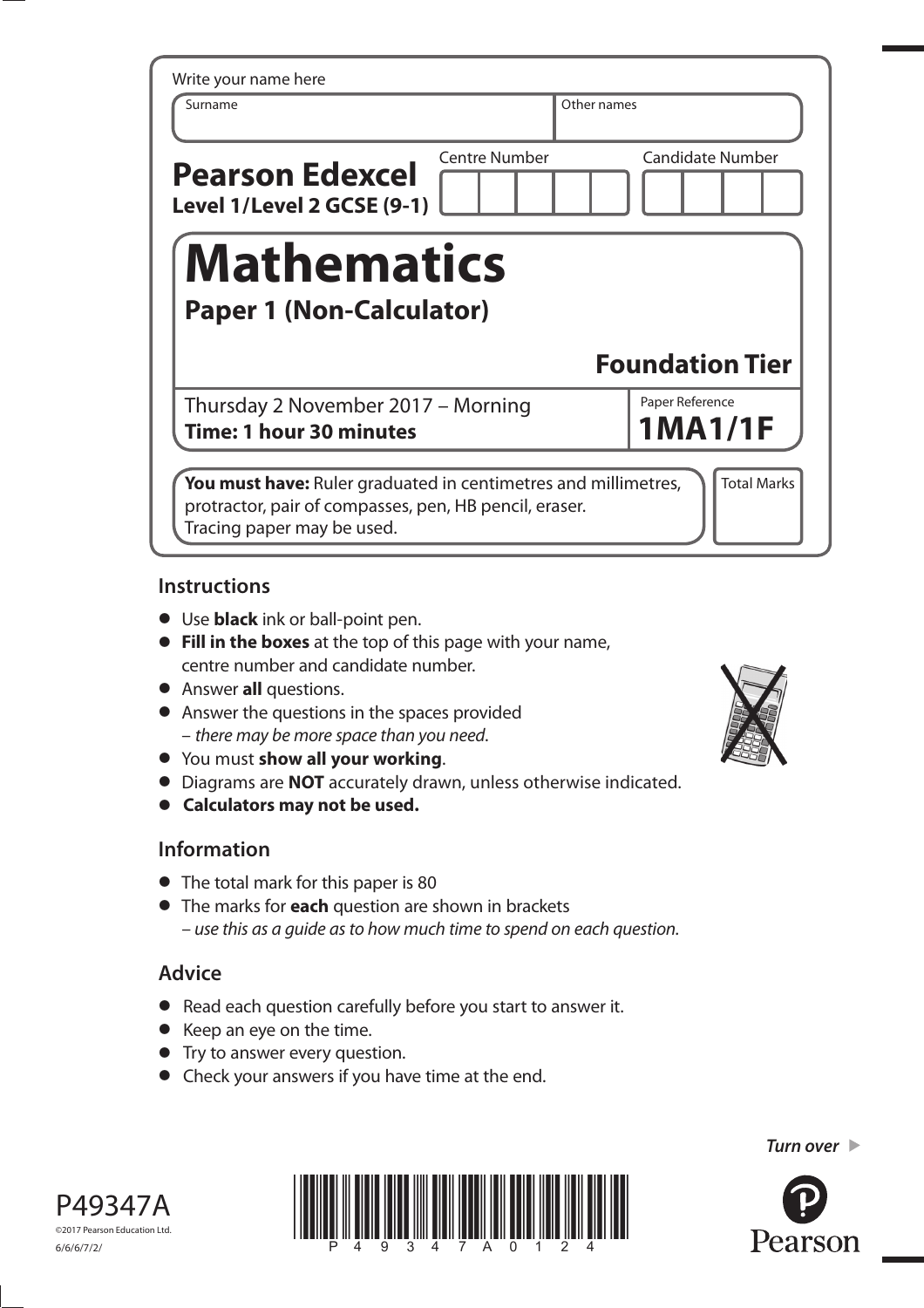| <b>Answer ALL questions.</b>                                          |  |
|-----------------------------------------------------------------------|--|
| Write your answers in the spaces provided.                            |  |
| You must write down all the stages in your working.                   |  |
| (a) Change 365 cm into metres.<br>1                                   |  |
|                                                                       |  |
| (1)                                                                   |  |
| (b) Change 2.7 kg into grams.                                         |  |
|                                                                       |  |
| (1)                                                                   |  |
| (Total for Question 1 is 2 marks)                                     |  |
| Work out $2 + 7 \times 10$<br>$\mathbf{2}$                            |  |
|                                                                       |  |
| (Total for Question 2 is 1 mark)                                      |  |
| $\frac{y}{4}$ = 10.5<br>Solve<br>$\mathbf{3}$                         |  |
|                                                                       |  |
|                                                                       |  |
|                                                                       |  |
| (Total for Question 3 is 1 mark)                                      |  |
| Here are four numbers.<br>4                                           |  |
| $-2$<br>$\overline{2}$<br>$-9$<br>9                                   |  |
| Write one of these numbers in each box to make a correct calculation. |  |
| $=-7$<br>$^{+}$                                                       |  |
|                                                                       |  |
| (Total for Question 4 is 1 mark)                                      |  |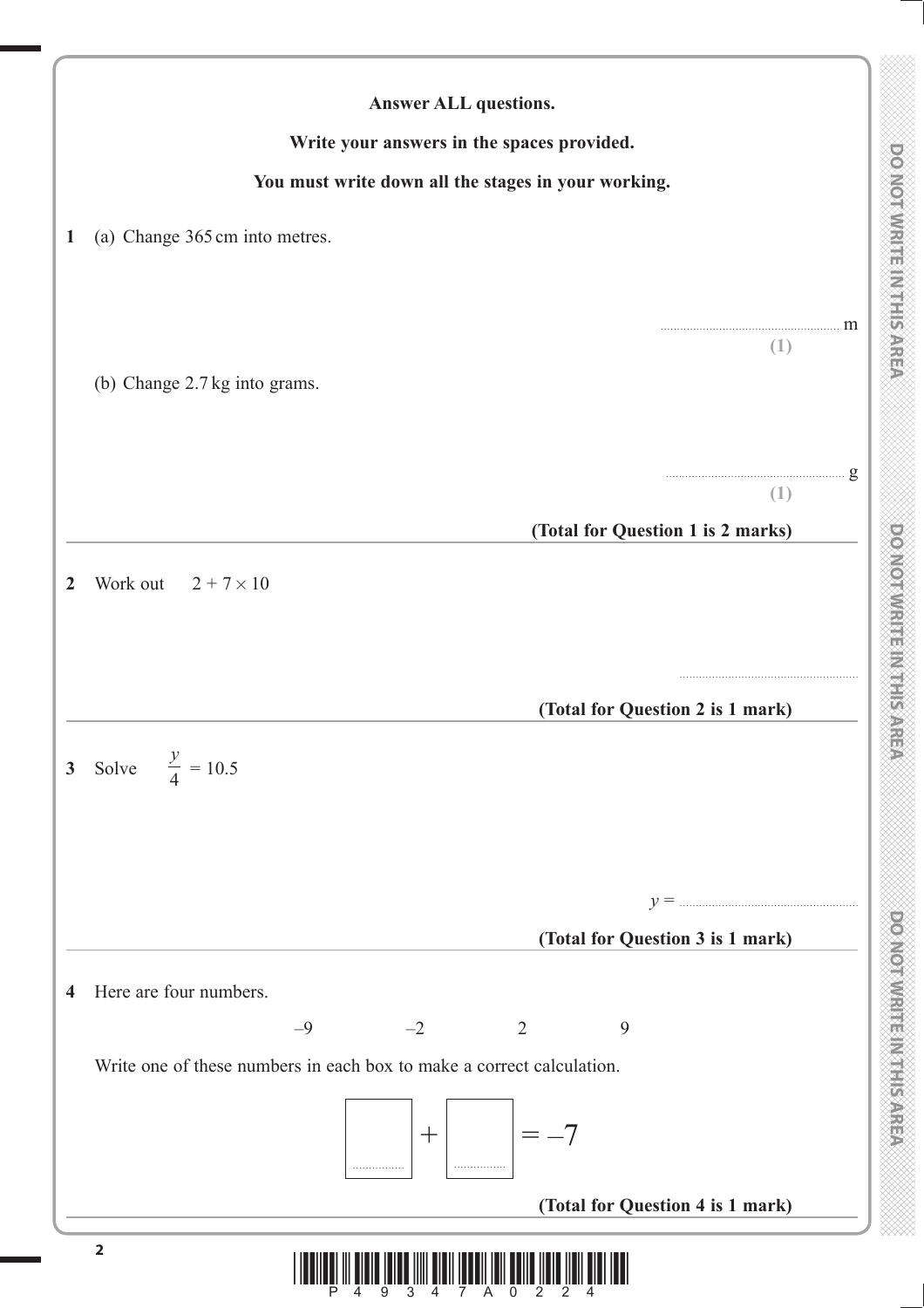|                              | $\overline{2}$                                                                        | 5                                              | 11                    | 23                                      |  |
|------------------------------|---------------------------------------------------------------------------------------|------------------------------------------------|-----------------------|-----------------------------------------|--|
|                              | The rule to continue this sequence is                                                 |                                                |                       |                                         |  |
|                              |                                                                                       | multiply the previous term by 2 and then add 1 |                       |                                         |  |
|                              | Work out the 5th term of this sequence.                                               |                                                |                       |                                         |  |
|                              |                                                                                       |                                                |                       |                                         |  |
|                              |                                                                                       |                                                |                       |                                         |  |
|                              |                                                                                       |                                                |                       |                                         |  |
|                              |                                                                                       |                                                |                       |                                         |  |
|                              |                                                                                       |                                                |                       |                                         |  |
|                              |                                                                                       |                                                |                       | (Total for Question 5 is 1 mark)        |  |
| Here are five straight rods. |                                                                                       |                                                |                       |                                         |  |
| $\leq a-1\geq$               | $-a-$<br>$\Leftarrow$<br>⇐                                                            | $-a-$<br>→                                     | $-a-$<br>$\leftarrow$ | $\longleftarrow$ a + 4 $\longleftarrow$ |  |
|                              |                                                                                       |                                                |                       |                                         |  |
|                              | All measurements are in centimetres.                                                  |                                                |                       |                                         |  |
|                              | The total length of the five rods is $L$ cm.                                          |                                                |                       |                                         |  |
|                              | Find a formula for $L$ in terms of $a$ .<br>Write your formula as simply as possible. |                                                |                       |                                         |  |
|                              |                                                                                       |                                                |                       |                                         |  |
|                              |                                                                                       |                                                |                       |                                         |  |
|                              |                                                                                       |                                                |                       |                                         |  |
|                              |                                                                                       |                                                |                       |                                         |  |
|                              |                                                                                       |                                                |                       |                                         |  |
|                              |                                                                                       |                                                |                       |                                         |  |
|                              |                                                                                       |                                                |                       |                                         |  |
|                              |                                                                                       |                                                |                       |                                         |  |
|                              |                                                                                       |                                                |                       | (Total for Question 6 is 3 marks)       |  |
|                              |                                                                                       |                                                |                       |                                         |  |
|                              |                                                                                       |                                                |                       |                                         |  |
|                              |                                                                                       |                                                |                       |                                         |  |

**3**

**DONOTWRITE INTHIS AREA** 

**DO NOT WRITE IN THIS AREA**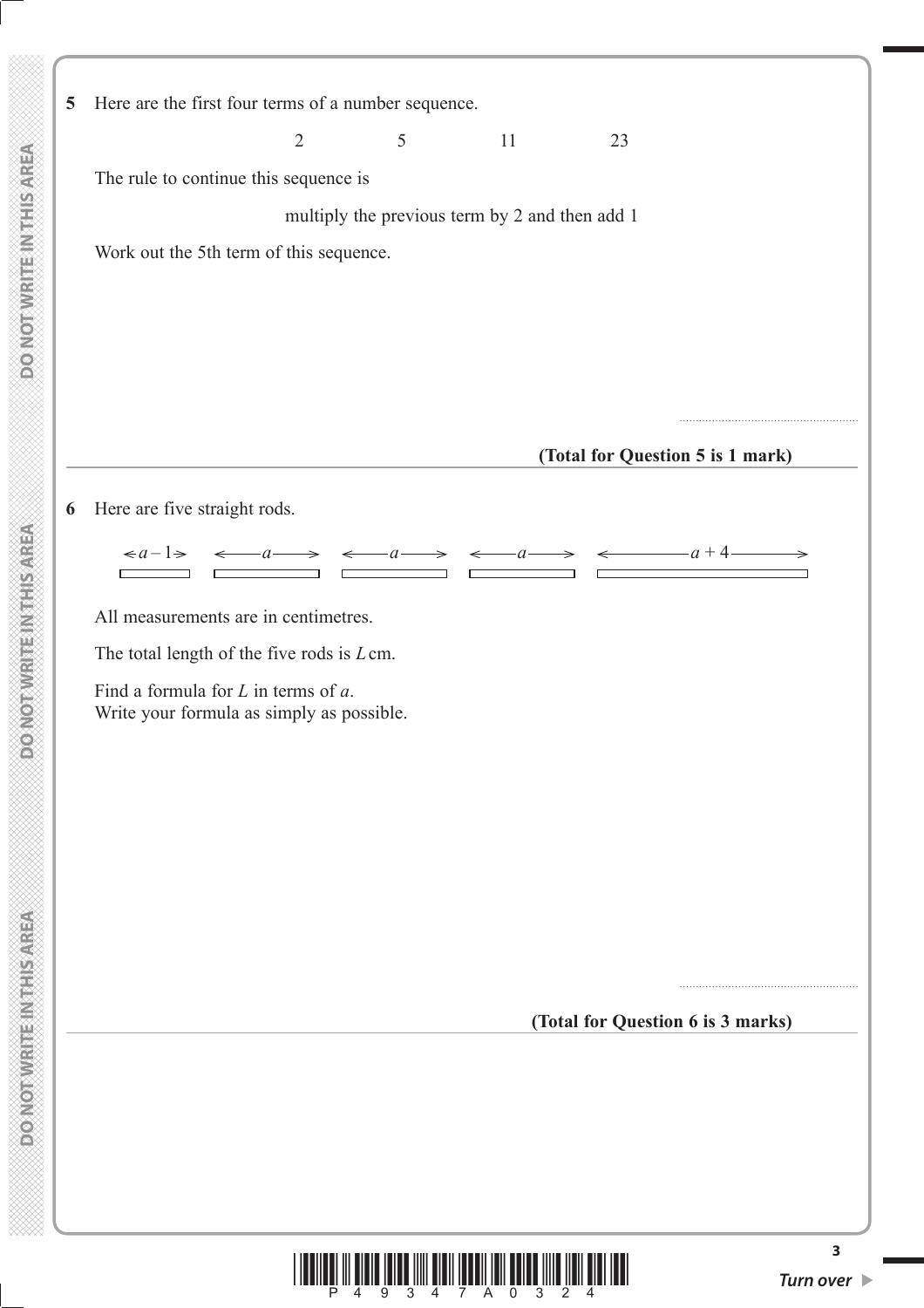

(a) Write down the coordinates of the point *A*.

( .......................... , ..........................) **(1)**



**DOMOTIVISTIE INTERNATION** 

DO NOTWRITE IN THIS AREA

 $\begin{array}{c} \hbox{||||} \hbox{||} \hbox{||} \hbox{||} \hbox{||} \hbox{||} \hbox{||} \hbox{||} \hbox{||} \hbox{||} \hbox{||} \hbox{||} \hbox{||} \hbox{||} \hbox{||} \hbox{||} \hbox{||} \hbox{||} \hbox{||} \hbox{||} \hbox{||} \hbox{||} \hbox{||} \hbox{||} \hbox{||} \hbox{||} \hbox{||} \hbox{||} \hbox{||} \hbox{||} \hbox{||} \hbox{||} \hbox{||} \hbox{||} \hbox{||} \h$ 

**7**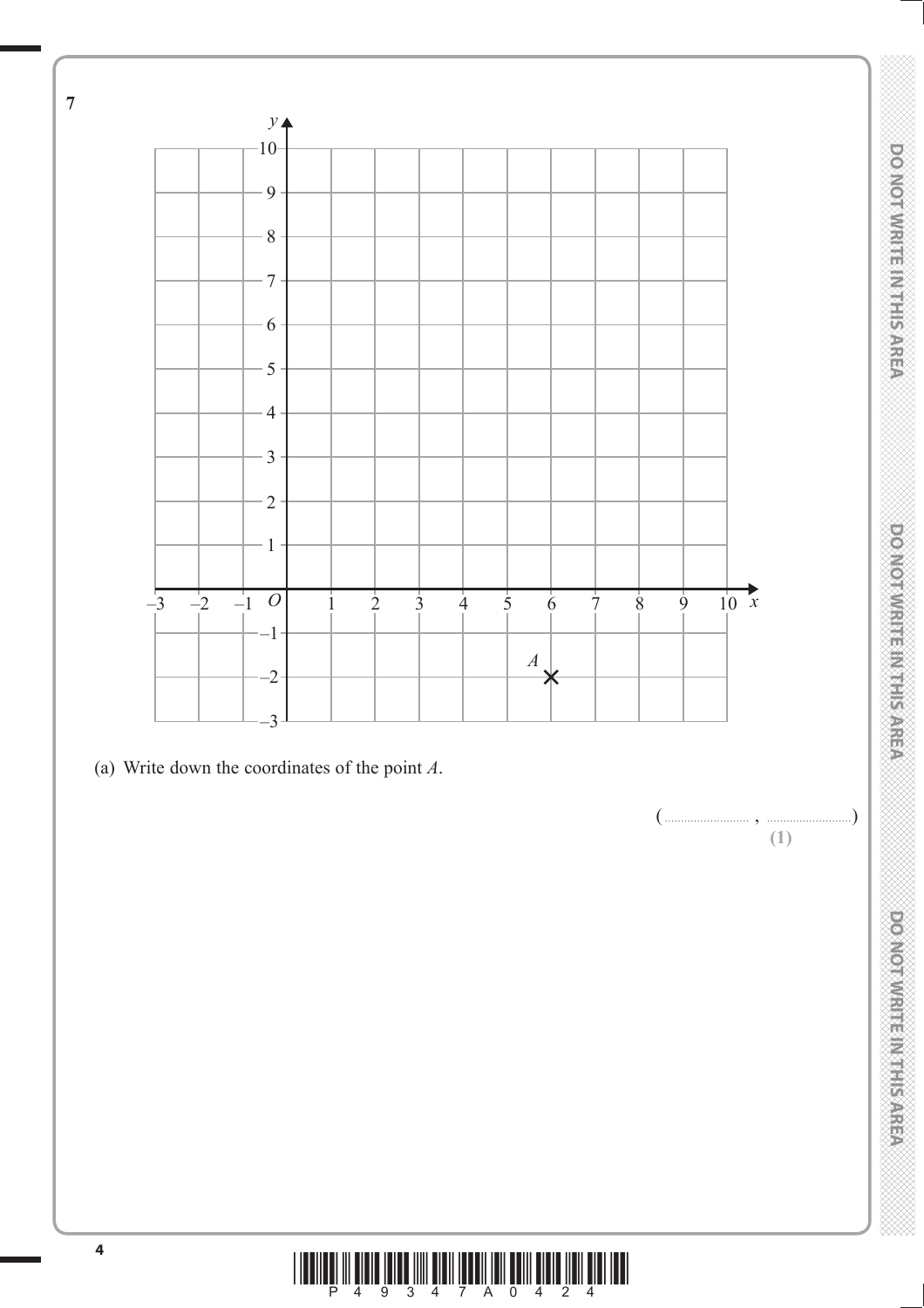**DONOT WRITEIN THIS AREA** 

**DONOTWRITEIN THIS AREA** 

|   | (b) (i) Plot the point with coordinates $(2, 9)$ .<br>Label this point $B$ .                                                  |                                        |  |  | (1)                                      |
|---|-------------------------------------------------------------------------------------------------------------------------------|----------------------------------------|--|--|------------------------------------------|
|   | (ii) Does point <i>B</i> lie on the straight line with equation $y = 4x + 1$ ?                                                | You must show how you get your answer. |  |  |                                          |
|   |                                                                                                                               |                                        |  |  |                                          |
|   |                                                                                                                               |                                        |  |  |                                          |
|   |                                                                                                                               |                                        |  |  |                                          |
|   | (c) On the grid, draw the line with equation $x = -2$                                                                         |                                        |  |  | (1)                                      |
|   |                                                                                                                               |                                        |  |  | (1)<br>(Total for Question 7 is 4 marks) |
| 8 | The length of a rectangle is twice as long as the width of the rectangle.<br>The area of the rectangle is $32 \text{ cm}^2$ . |                                        |  |  |                                          |
|   | Draw the rectangle on the centimetre grid.                                                                                    |                                        |  |  |                                          |
|   |                                                                                                                               |                                        |  |  |                                          |
|   |                                                                                                                               |                                        |  |  |                                          |
|   |                                                                                                                               |                                        |  |  |                                          |
|   |                                                                                                                               |                                        |  |  |                                          |
|   |                                                                                                                               |                                        |  |  |                                          |
|   |                                                                                                                               |                                        |  |  |                                          |
|   |                                                                                                                               |                                        |  |  |                                          |
|   |                                                                                                                               |                                        |  |  |                                          |
|   |                                                                                                                               |                                        |  |  |                                          |
|   |                                                                                                                               |                                        |  |  | (Total for Question 8 is 2 marks)        |
|   |                                                                                                                               |                                        |  |  |                                          |

**5**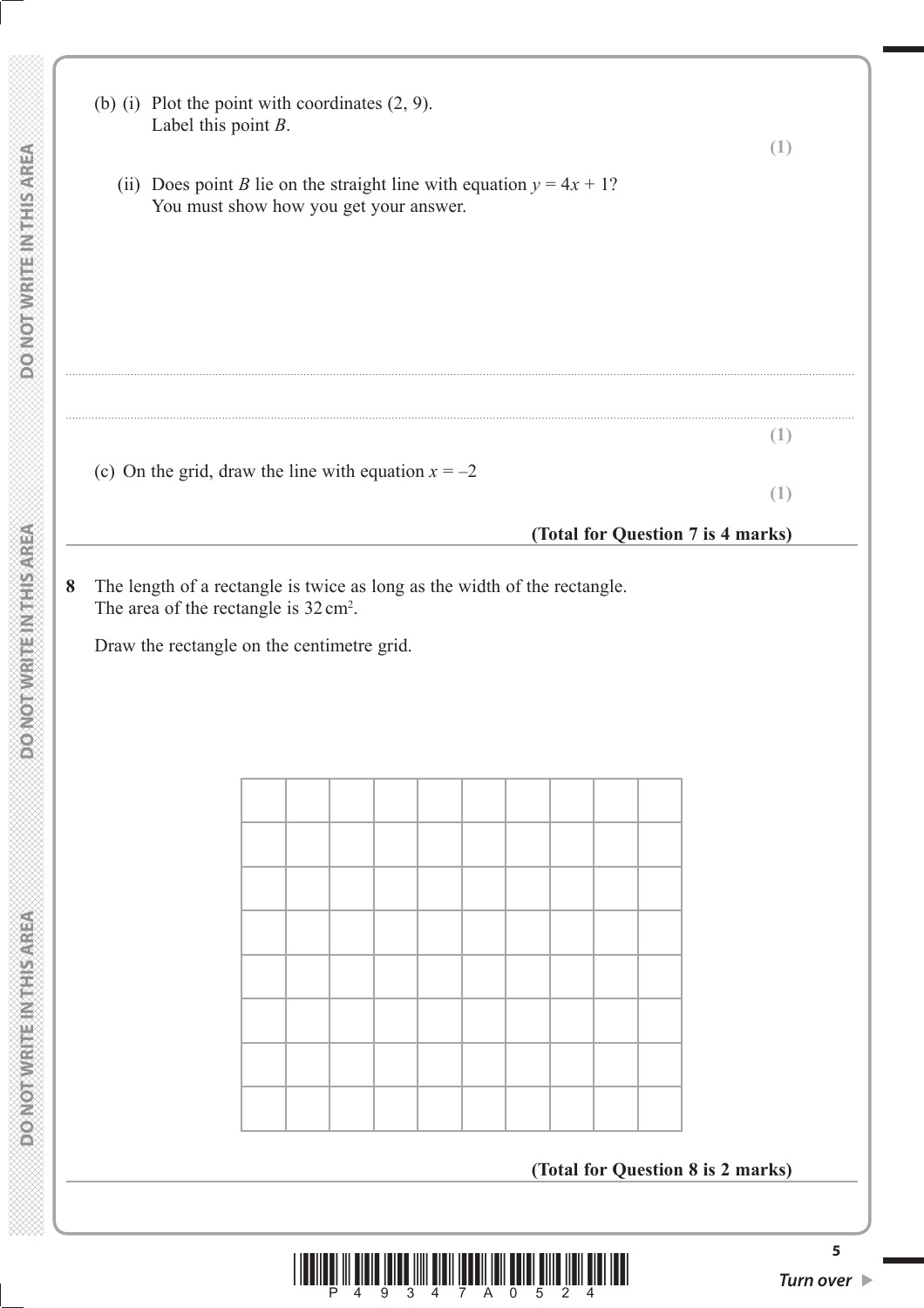| $3480 \div 5$<br>Jacqui wants to work out   |                                  |  |
|---------------------------------------------|----------------------------------|--|
| She knows that $3480 \div 10 = 348$         |                                  |  |
| Jacqui writes<br>$3480 \div 5 = 174$        |                                  |  |
| $10 \div 5 = 2$<br>because                  |                                  |  |
| $348 \div 2 = 174$<br>and                   |                                  |  |
| What mistake did Jacqui make in her method? |                                  |  |
|                                             |                                  |  |
|                                             |                                  |  |
|                                             |                                  |  |
|                                             | (Total for Question 9 is 1 mark) |  |
|                                             |                                  |  |
|                                             |                                  |  |
|                                             |                                  |  |
|                                             |                                  |  |
|                                             |                                  |  |
|                                             |                                  |  |
|                                             |                                  |  |
|                                             |                                  |  |
|                                             |                                  |  |
|                                             |                                  |  |
|                                             |                                  |  |
|                                             |                                  |  |
|                                             |                                  |  |
|                                             |                                  |  |
|                                             |                                  |  |
|                                             |                                  |  |

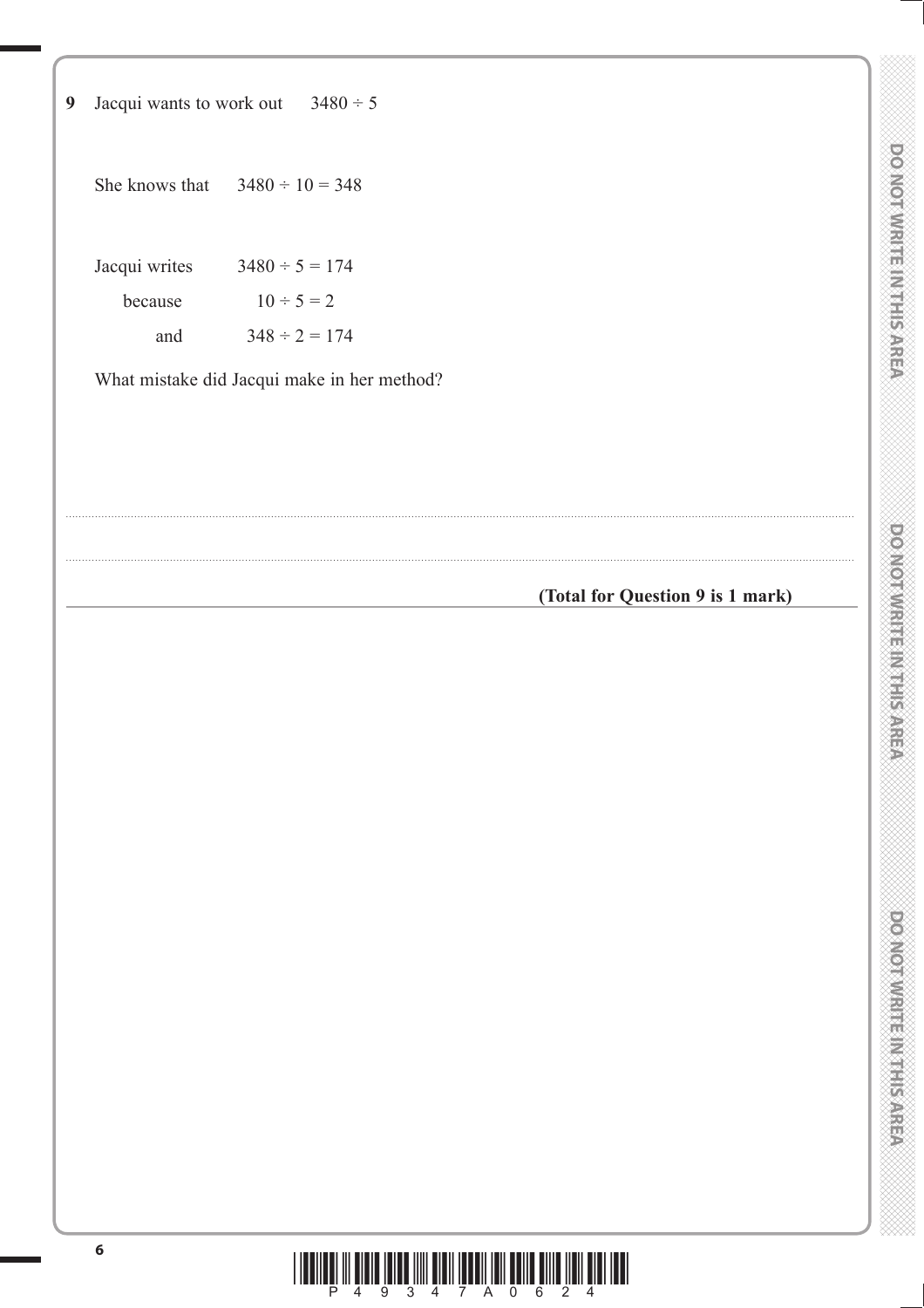

\*P49347A0724\* *Turn over*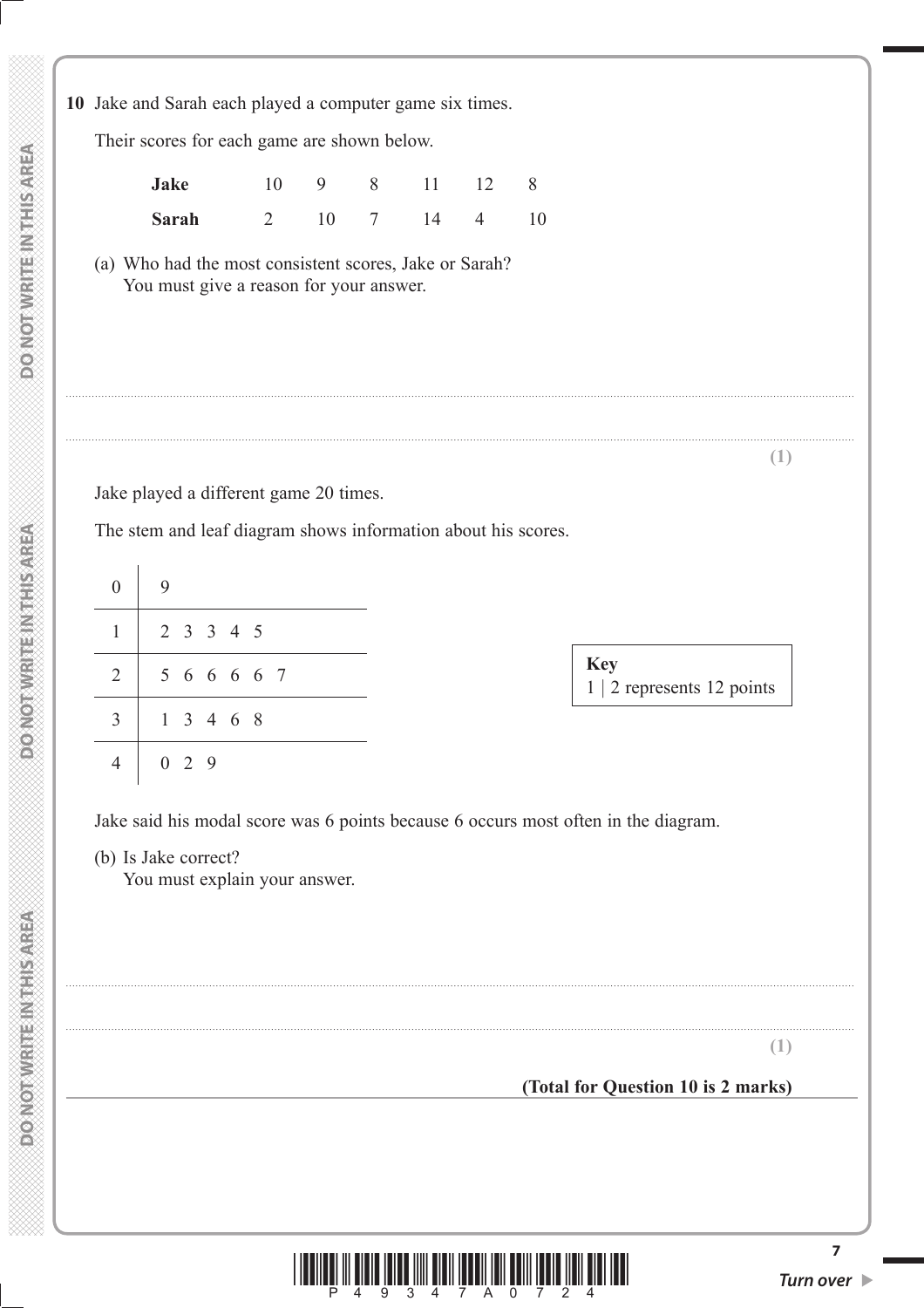|                         | (a) Work out the least number of adults needed in the nursery.                                                                                   |             |        |                                    |           |
|-------------------------|--------------------------------------------------------------------------------------------------------------------------------------------------|-------------|--------|------------------------------------|-----------|
|                         |                                                                                                                                                  |             |        |                                    |           |
|                         |                                                                                                                                                  |             |        |                                    | $(\angle$ |
|                         | 2 more children join the nursery.<br>(b) Does this mean that more adults are needed in the nursery?<br>You must give a reason for your answer.   |             |        |                                    |           |
|                         |                                                                                                                                                  |             |        |                                    | (1)       |
|                         |                                                                                                                                                  |             |        |                                    |           |
|                         | 30 of the rabbits are male.                                                                                                                      |             |        | (Total for Question 11 is 3 marks) |           |
|                         | 8 of the female rabbits have short hair.<br>12 of the rabbits with long hair are male.<br>(a) Use the information to complete the two-way table. |             |        |                                    |           |
|                         |                                                                                                                                                  | <b>Male</b> | Female | <b>Total</b>                       |           |
|                         | Long hair                                                                                                                                        |             |        |                                    |           |
|                         | Short hair<br><b>Total</b>                                                                                                                       |             |        |                                    |           |
| 12 Emma has 45 rabbits. | One of Emma's rabbits is chosen at random.<br>(b) Write down the probability that this rabbit is a female with short hair.                       |             |        |                                    | (3)       |
|                         |                                                                                                                                                  |             |        |                                    | (1)       |

 $\begin{array}{c} \hbox{~~\bf 2.411cm} \hbox{~~\bf 3.411cm} \hbox{~~\bf 4.411cm} \hbox{~~\bf 5.411cm} \hbox{~~\bf 6.411cm} \hbox{~~\bf 7.411cm} \hbox{~~\bf 8.411cm} \hbox{~~\bf 9.411cm} \hbox{~~\bf 1.411cm} \hbox{~~\bf 1.411cm} \hbox{~~\bf 1.411cm} \hbox{~~\bf 1.411cm} \hbox{~~\bf 1.411cm} \hbox{~~\bf 1.411cm} \hbox$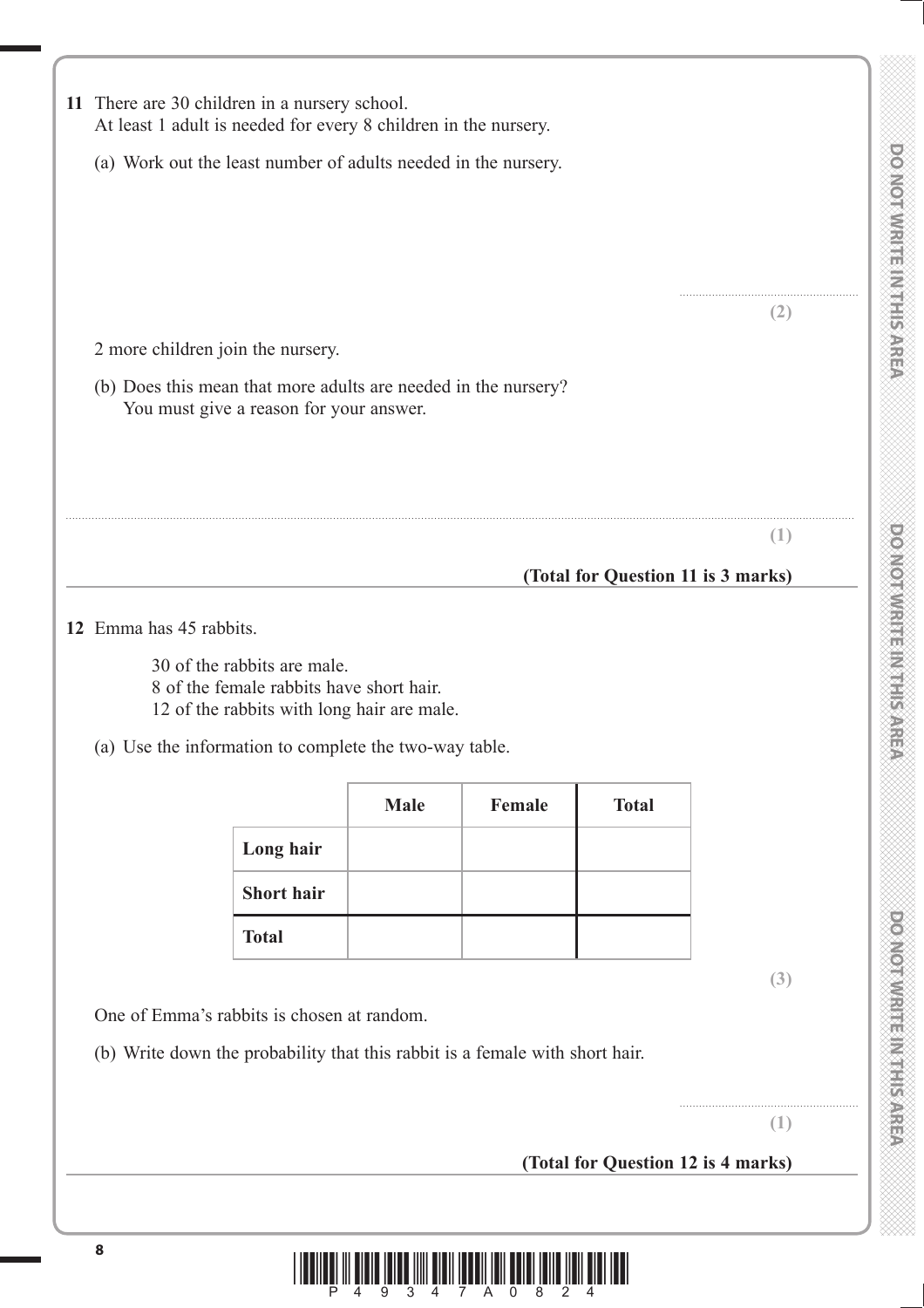- **DO NOT WRITE IN THIS AREA**
- **DO NOT WRITE IN THIS AREA DO NOT WRITE A DO NOT WRITE IN THIS AREA DO NOT WRITE A DONOT WRITE IN THIS AREA**
- **DONOTWRITEINTHIS AREA**

**13** The total surface area of a cube is 294 cm2 .

Work out the volume of the cube.

 $cm<sup>3</sup>$ 

#### **(Total for Question 13 is 4 marks)**

**14** Here are two fractions.

| 7 | 5 |
|---|---|
| 5 | 1 |

 Work out which of the fractions is closer to 1 You must show all your working.

**(Total for Question 14 is 3 marks)**

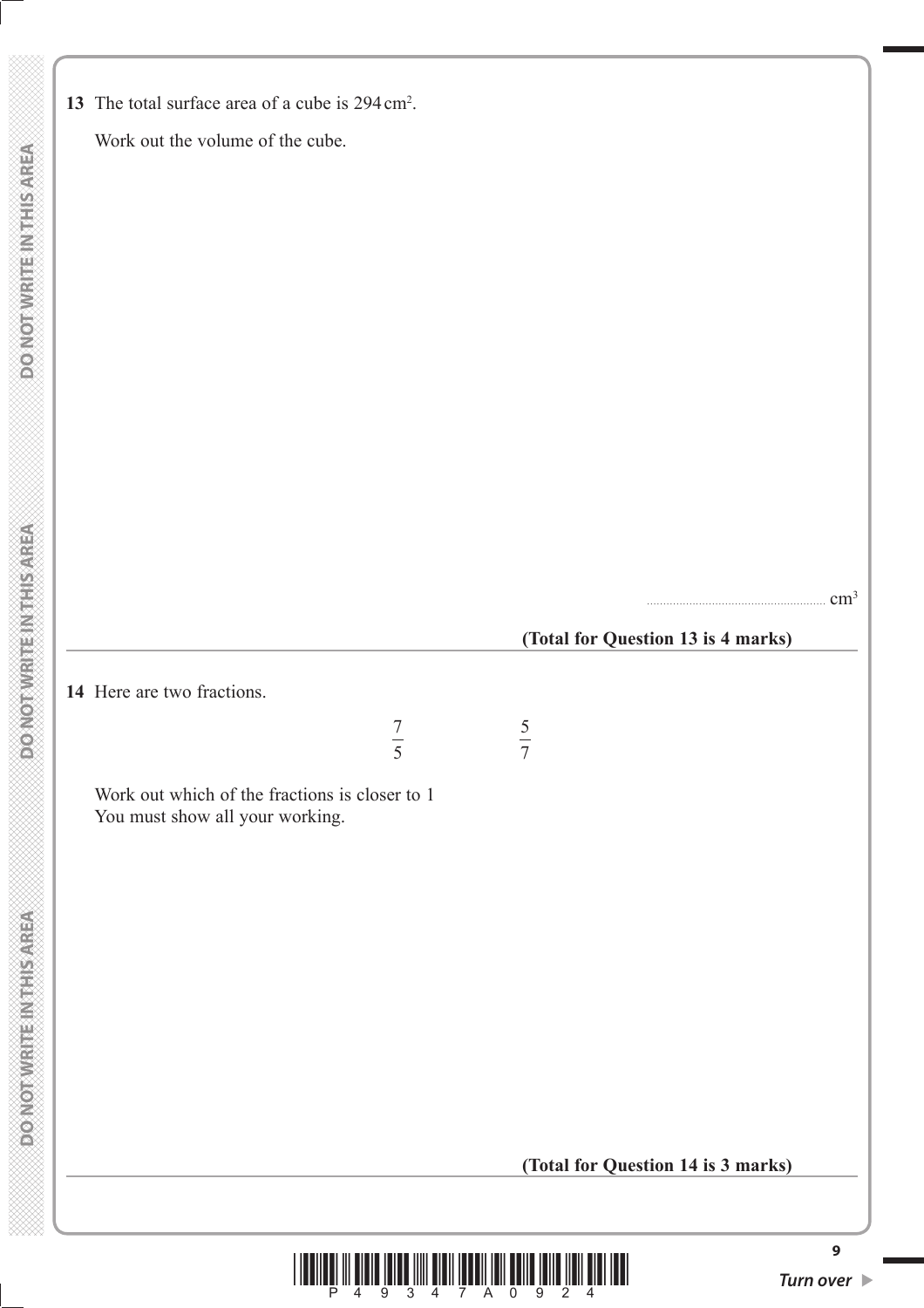| 15 There are only red buttons, yellow buttons and orange buttons in a jar.       |
|----------------------------------------------------------------------------------|
| The number of red buttons, the number of yellow buttons and the number of orange |
| buttons are in the ratio $7:4:9$                                                 |

Work out what percentage of the buttons in the jar are orange.

**(Total for Question 15 is 2 marks)**

*DO NOT WRITE IN THIS AREA DO NOT WRITE IN THIS AREA DO NOT WRITE IN THIS AREA DO NOT WRITE IN THIS AREA DO NOT WRITE IN THIS AREA DO NOT WRITE IN THIS AREA DO NOT WRITE IN THIS AREA DO NOT WRITE IN THIS AREA DO NOT WRITE* 

**DOMOTIVICE INTERNATIONAL** 

**DONOTWRITE MITHSAREA** 

DO NOT WRITE IN THIS AREA

 $.9/0$ 

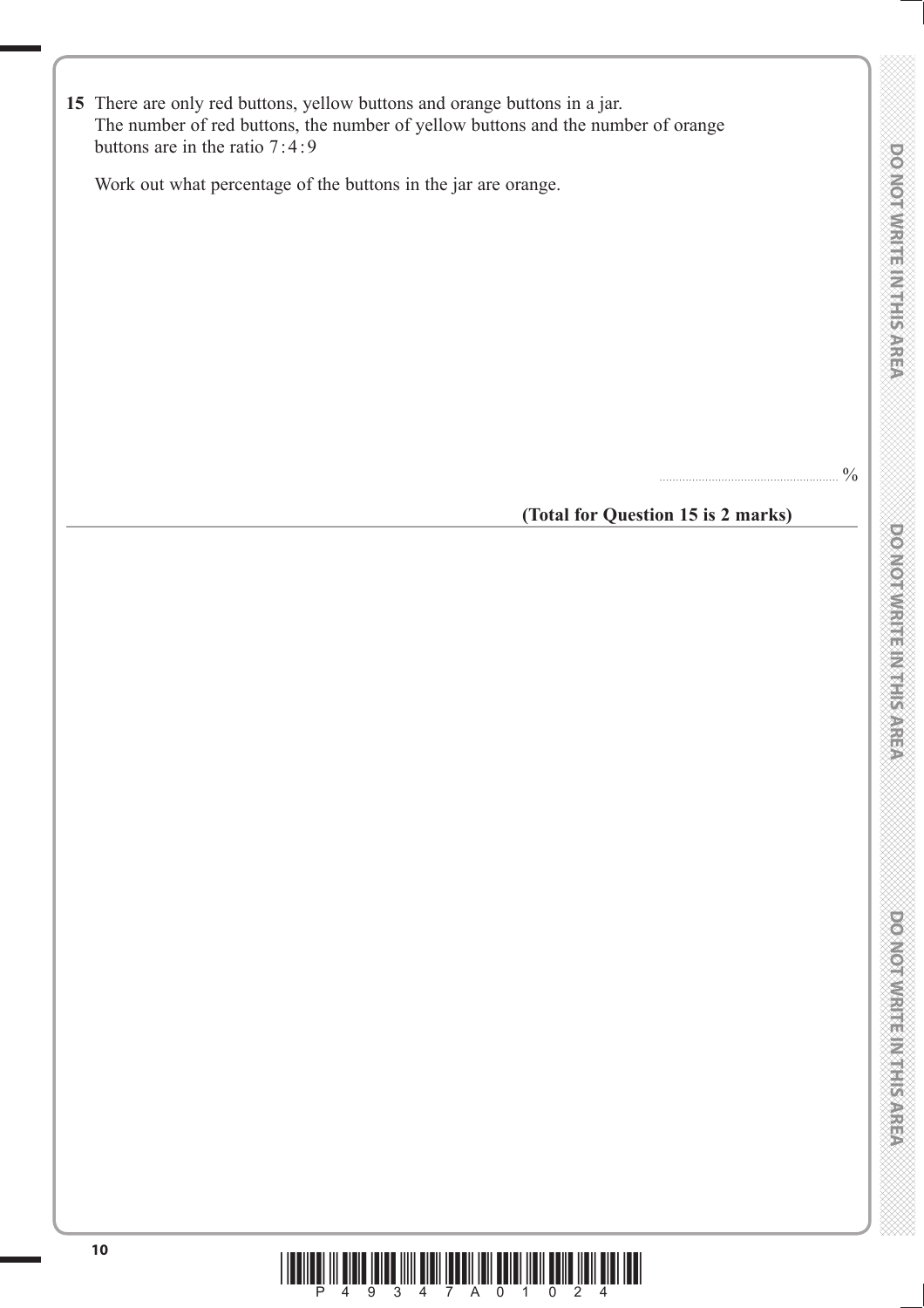**16** Berenika wants to buy 35 T-shirts.

 Each T-shirt costs £5.80 Berenika does the calculation  $40 \times 6 = 240$  to estimate the cost of 35 T-shirts.

(a) Explain how Berenika's calculation shows the actual cost will be less than £240

**(1)**

There is a special offer.

T-shirts £5.80 each.

..................................................................................................................................................................................................................................................

..................................................................................................................................................................................................................................................

Buy 30 or more T-shirts. Get 10% off the total cost.

(b) Work out the actual cost of buying 35 T-shirts using the special offer.

£.......................................................

**(Total for Question 16 is 5 marks)**



**(4)**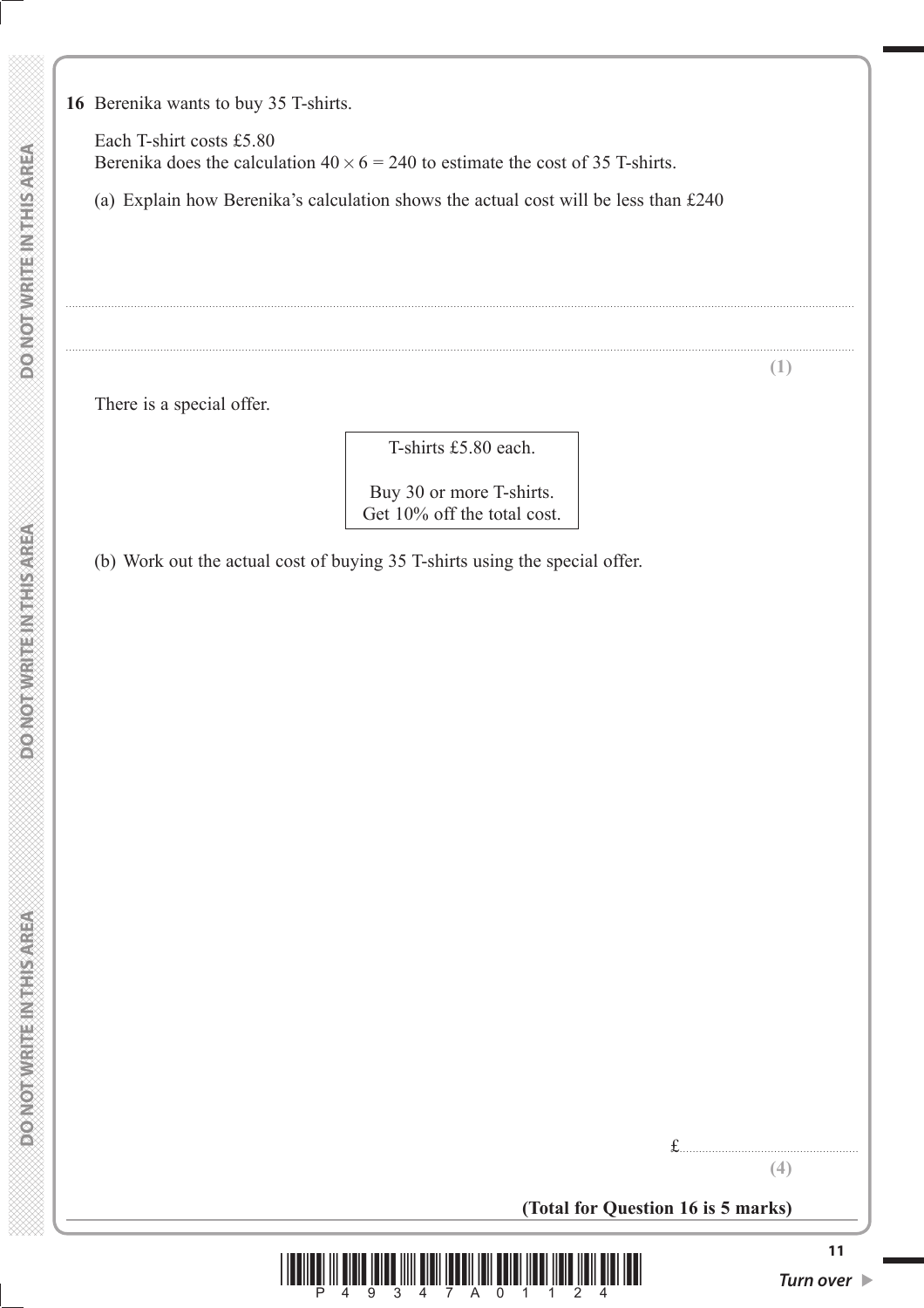

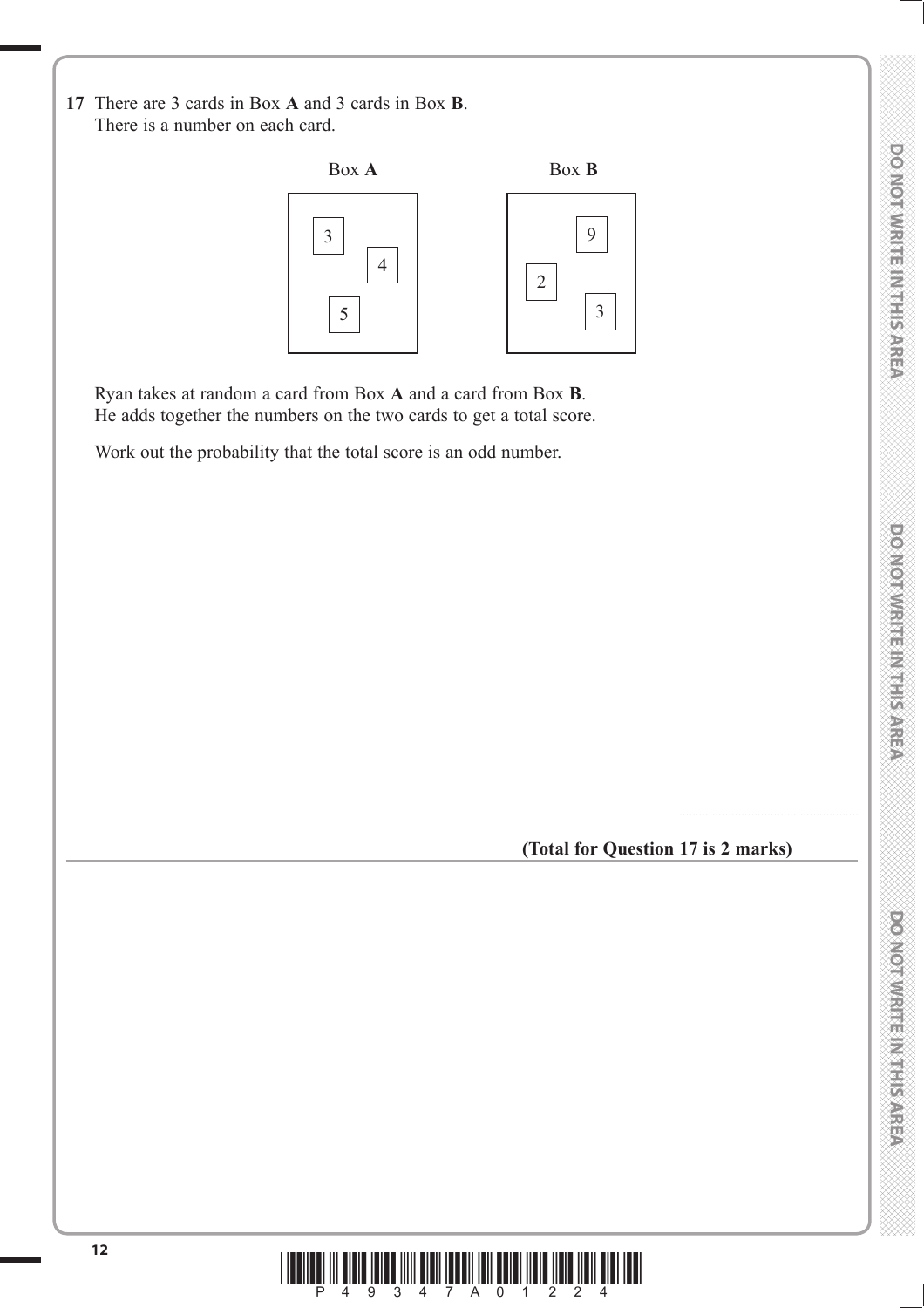How much money does Kelan get?

**(Total for Question 18 is 2 marks)**

£.......................................................

**19** Here is a list of ingredients for making 16 flapjacks.

## **Ingredients for 16 flapjacks**

120 g butter 140 g brown sugar 250 g oats 2 tablespoons syrup

Jenny wants to make 24 flapjacks.

Work out how much of each of the ingredients she needs.

| <b>butter</b> |                           |
|---------------|---------------------------|
|               |                           |
| oats          | g                         |
| syrup         | relations and tablespoons |

**(Total for Question 19 is 3 marks)**

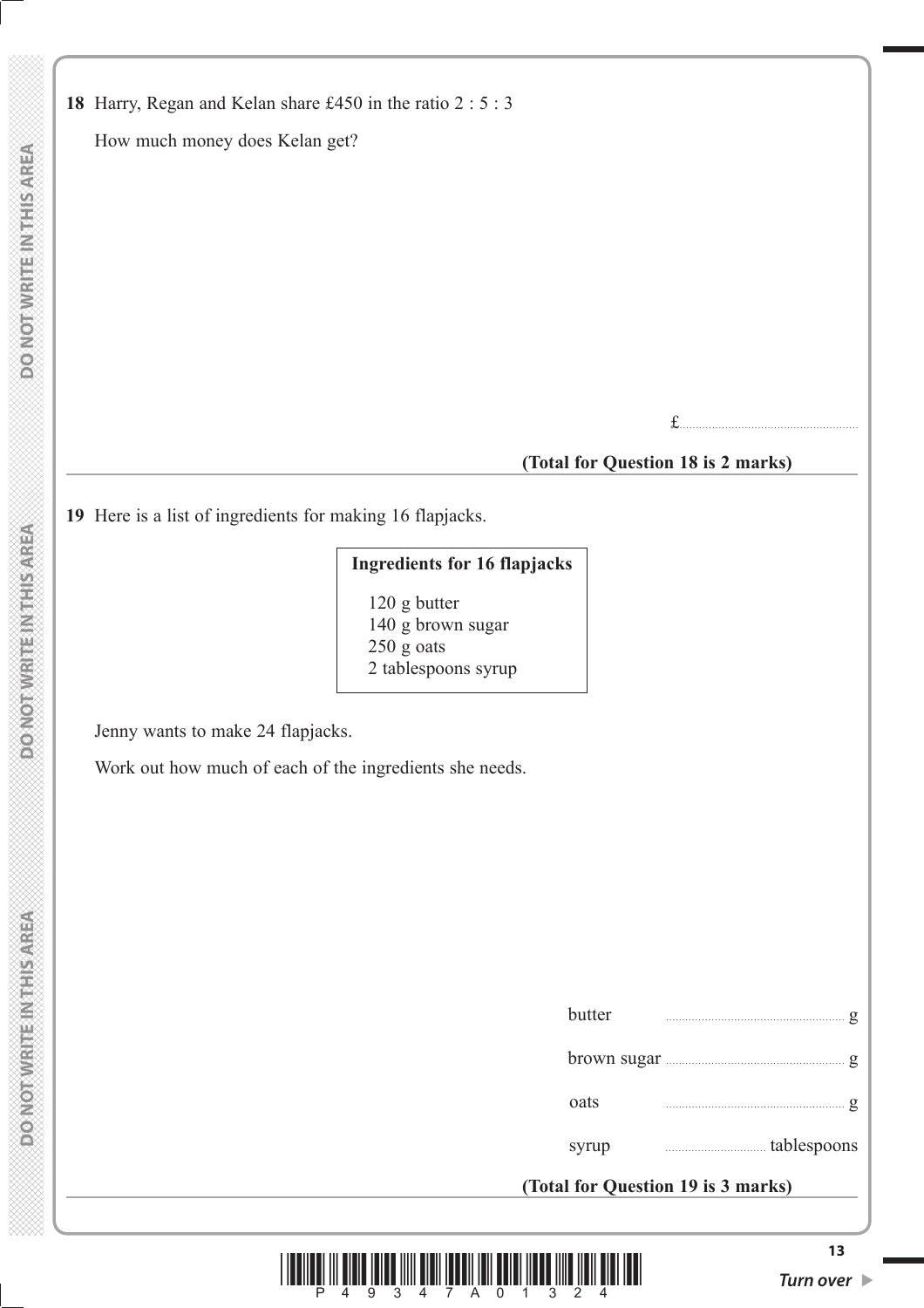| 20 Ami and Josh use a calculator to work out            | 595<br>$\frac{1}{4.08^2 + 5.3}$    |
|---------------------------------------------------------|------------------------------------|
| Ami's answer is 27.1115<br>Josh's answer is 271.115     |                                    |
| One of these answers is correct.                        |                                    |
| Use approximations to find out which answer is correct. |                                    |
|                                                         |                                    |
|                                                         |                                    |
|                                                         |                                    |
|                                                         |                                    |
|                                                         |                                    |
|                                                         |                                    |
|                                                         |                                    |
|                                                         |                                    |
|                                                         |                                    |
|                                                         |                                    |
|                                                         |                                    |
|                                                         | (Total for Question 20 is 3 marks) |
|                                                         |                                    |
| $0.06 \times 0.0003$<br>21 Work out<br>$0.01\,$         |                                    |
| Give your answer in standard form.                      |                                    |
|                                                         |                                    |
|                                                         |                                    |

**(Total for Question 21 is 3 marks)**

.......................................................

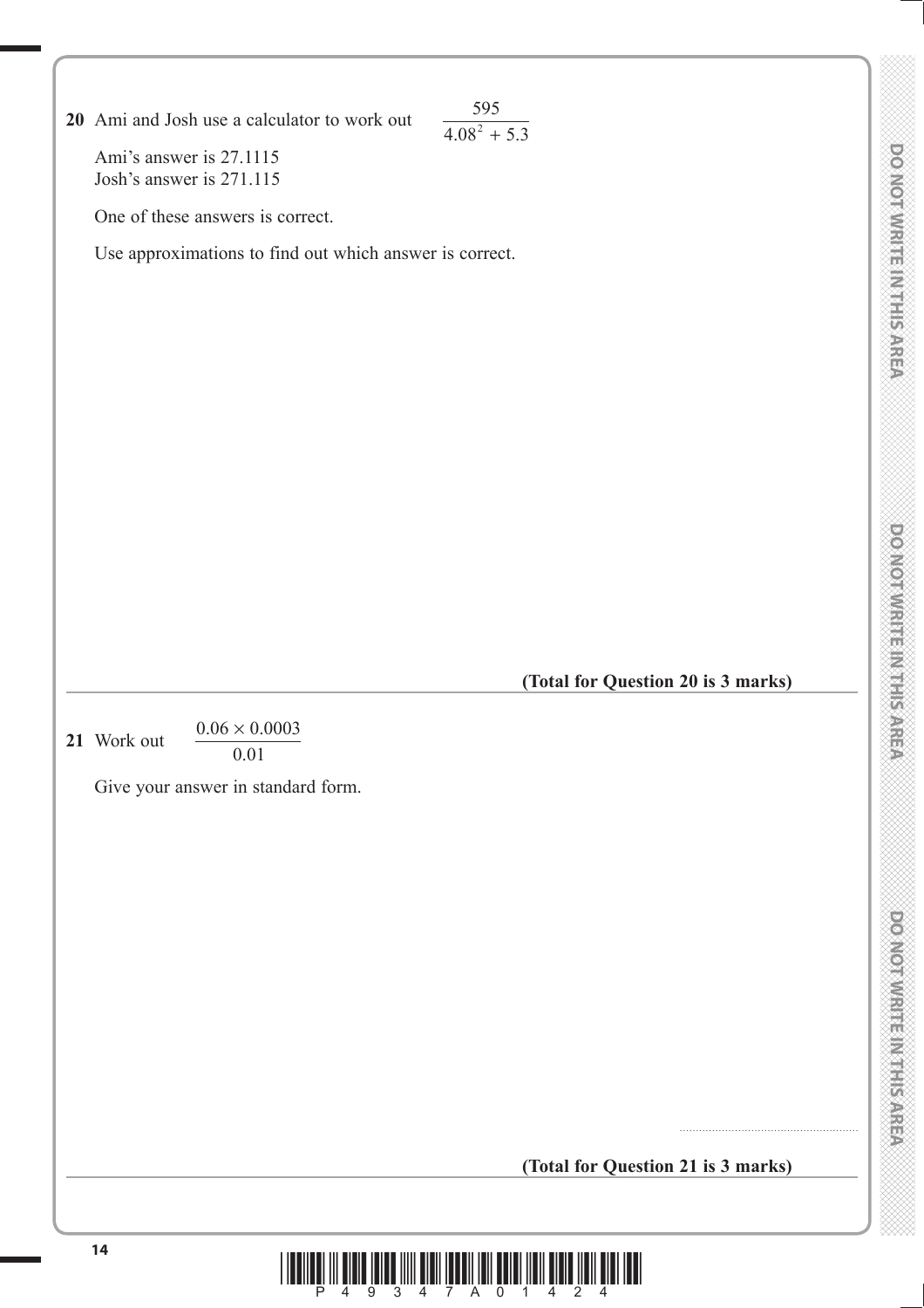|                                           | $rac{2}{5} + \frac{1}{4}$<br>22 (a) Work out   |                                    |
|-------------------------------------------|------------------------------------------------|------------------------------------|
|                                           |                                                |                                    |
|                                           |                                                |                                    |
|                                           |                                                |                                    |
|                                           |                                                |                                    |
| <b>DONOT WRITEIN THIS AREA</b>            |                                                |                                    |
|                                           |                                                |                                    |
|                                           |                                                |                                    |
|                                           |                                                |                                    |
|                                           |                                                |                                    |
|                                           |                                                |                                    |
|                                           |                                                |                                    |
|                                           |                                                |                                    |
|                                           |                                                | (2)                                |
|                                           | (b) Write down the value of $2^{-3}$           |                                    |
|                                           |                                                |                                    |
|                                           |                                                |                                    |
|                                           |                                                |                                    |
|                                           |                                                | (1)                                |
|                                           |                                                | (Total for Question 22 is 3 marks) |
| <b>ONORWATE NATISAREA</b>                 |                                                |                                    |
|                                           | 23 Write 36 as a product of its prime factors. |                                    |
|                                           |                                                |                                    |
| Q                                         |                                                |                                    |
|                                           |                                                |                                    |
|                                           |                                                |                                    |
|                                           |                                                |                                    |
|                                           |                                                |                                    |
|                                           |                                                |                                    |
|                                           |                                                |                                    |
|                                           |                                                |                                    |
|                                           |                                                |                                    |
|                                           |                                                |                                    |
|                                           |                                                |                                    |
|                                           |                                                |                                    |
|                                           |                                                |                                    |
| <b>Market Hammar and More of Contract</b> |                                                |                                    |
|                                           |                                                | (Total for Question 23 is 2 marks) |
|                                           |                                                |                                    |
|                                           |                                                |                                    |
|                                           |                                                |                                    |

 $\frac{1}{2}$   $\frac{1}{4}$   $\frac{1}{9}$   $\frac{1}{3}$   $\frac{1}{4}$   $\frac{1}{7}$   $\frac{1}{6}$   $\frac{1}{2}$   $\frac{1}{4}$   $\frac{1}{5}$   $\frac{1}{2}$   $\frac{1}{4}$   $\frac{1}{4}$   $\frac{1}{2}$   $\frac{1}{4}$   $\frac{1}{2}$   $\frac{1}{4}$   $\frac{1}{2}$   $\frac{1}{4}$   $\frac{1}{2}$   $\frac{1}{4}$   $\frac{1}{2}$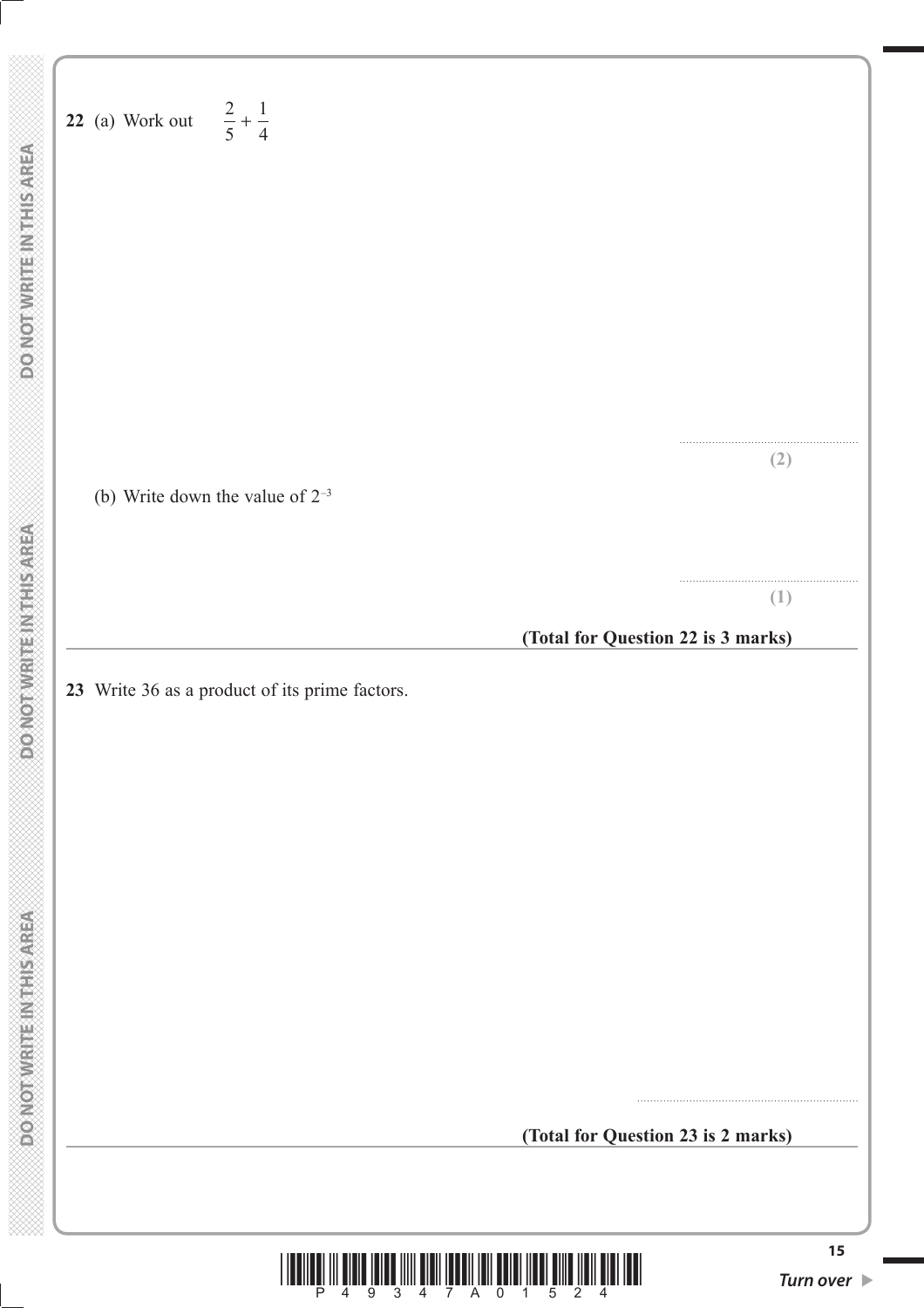DO NOTWRITEINTHIS AREA

**24** Kiaria is 7 years older than Jay. Martha is twice as old as Kiaria. The sum of their three ages is 77

Find the ratio of Jay's age to Kiaria's age to Martha's age.

**(Total for Question 24 is 4 marks)**

.......................................................

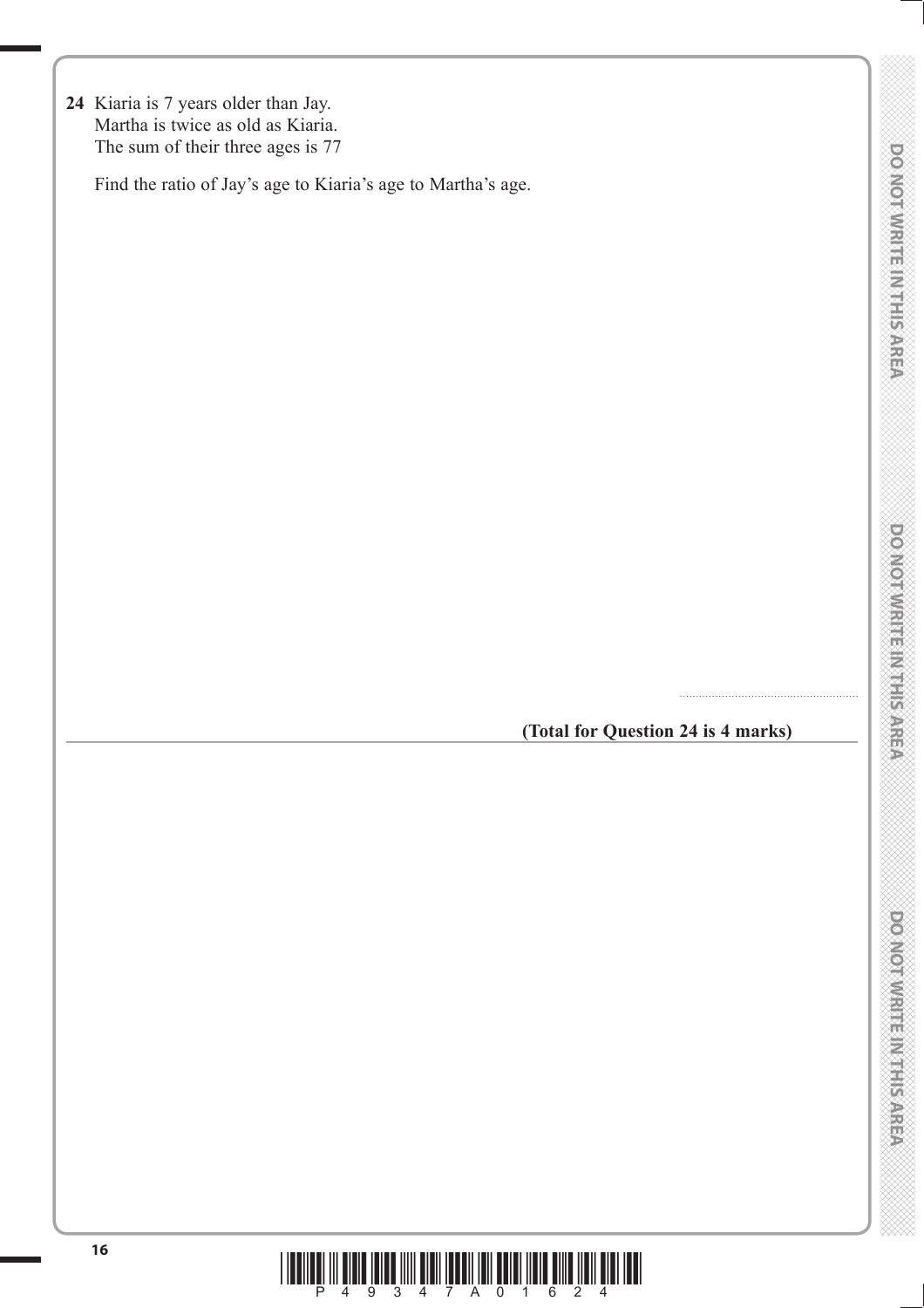DO NOT WRITE IN THIS AREA

**DO NOT WRITEINTHIS AREA** 

**25**



*ABCD* is a parallelogram. *EDC* is a straight line. *F* is the point on *AD* so that *BFE* is a straight line.

Angle  $EFD = 35^\circ$ Angle  $DCB = 75^\circ$ 

Show that angle  $ABF = 70^{\circ}$ Give a reason for each stage of your working.

**(Total for Question 25 is 4 marks)**

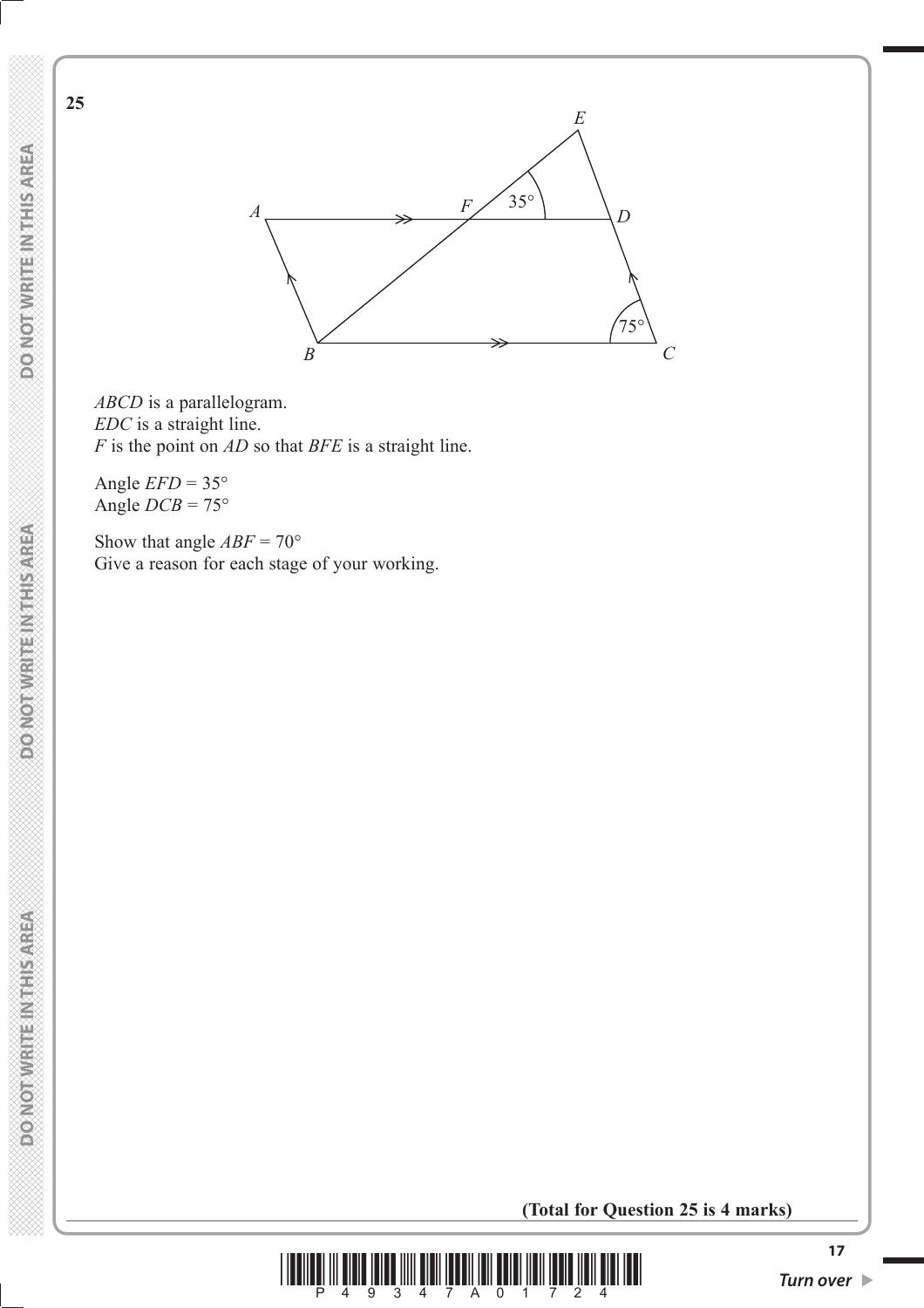*DO NOT WRITE IN THIS AREA DO NOT WRITE IN THIS AREA DO NOT WRITE IN THIS AREA DO NOT WRITE IN THIS AREA DO NOT WRITE IN THIS AREA DO NOT WRITE IN THIS AREA DO NOT WRITE IN THIS AREA DO NOT WRITE IN THIS AREA DO NOT WRITE* DO NOTWRITE IN THIS AREA

**DOMOTIVIRITE INTERNATION** 

ponorwrute material

**26** The diagram shows a logo made from three circles.



Each circle has centre *O*.

Daisy says that exactly  $\frac{1}{2}$ 3 of the logo is shaded.

 Is Daisy correct? You must show all your working.

**(Total for Question 26 is 4 marks)**

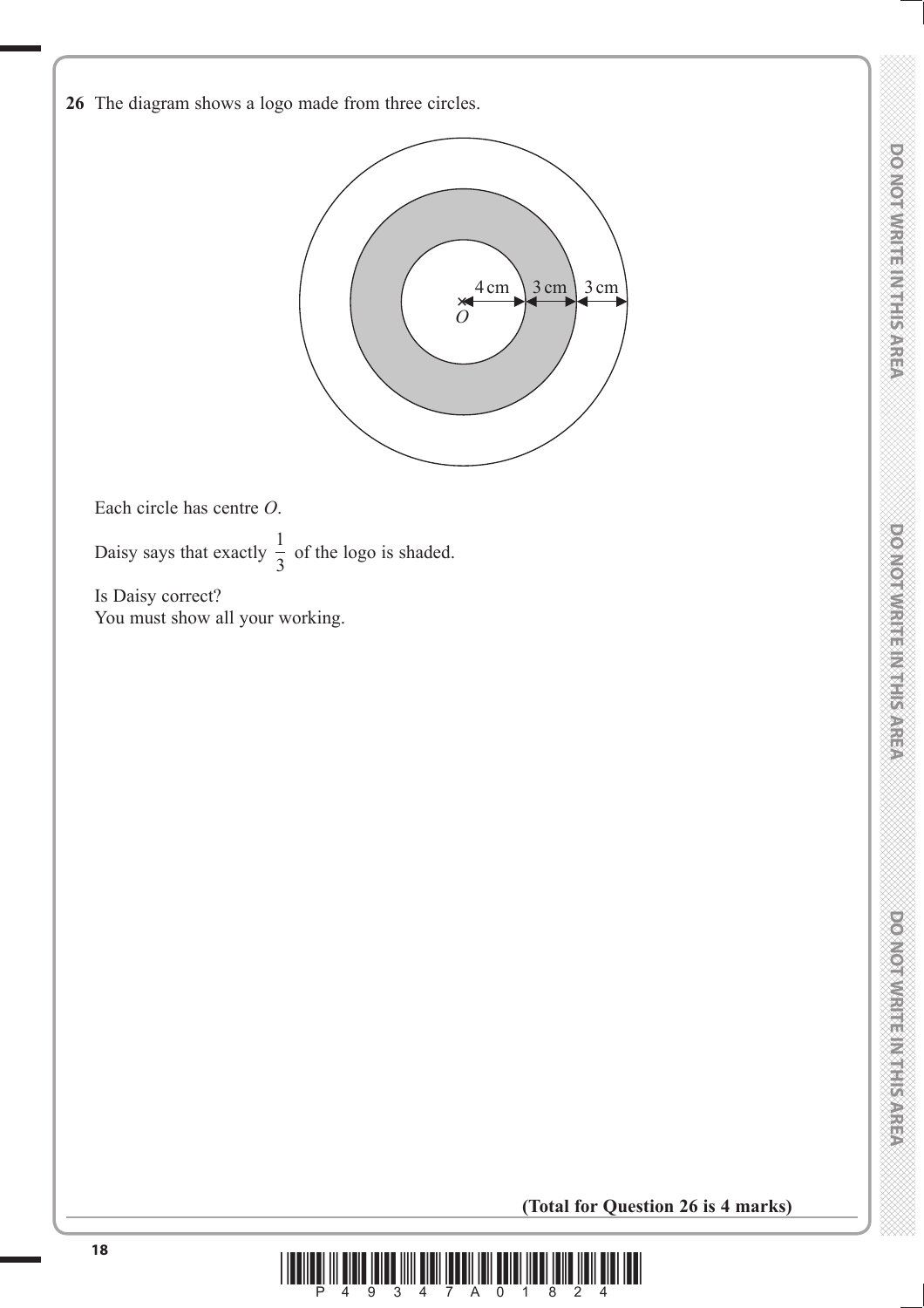**27** The table shows information about the weekly earnings of 20 people who work in a shop.

| Weekly earnings $(f.x)$ | <b>Frequency</b> |
|-------------------------|------------------|
| $150 < x \le 250$       |                  |
| $250 < x \le 350$       | 11               |
| $350 < x \le 450$       | 5                |
| $450 < x \le 550$       |                  |
| $550 < x \le 650$       |                  |

(a) Work out an estimate for the mean of the weekly earnings.

£..................................... **(3)**

Nadiya says,

"The mean may **not** be the best average to use to represent this information."

..................................................................................................................................................................................................................................................

..................................................................................................................................................................................................................................................

 (b) Do you agree with Nadiya? You must justify your answer.

**(1)**

**(Total for Question 27 is 4 marks)**



**PONOSHER HERRICONSONS** 

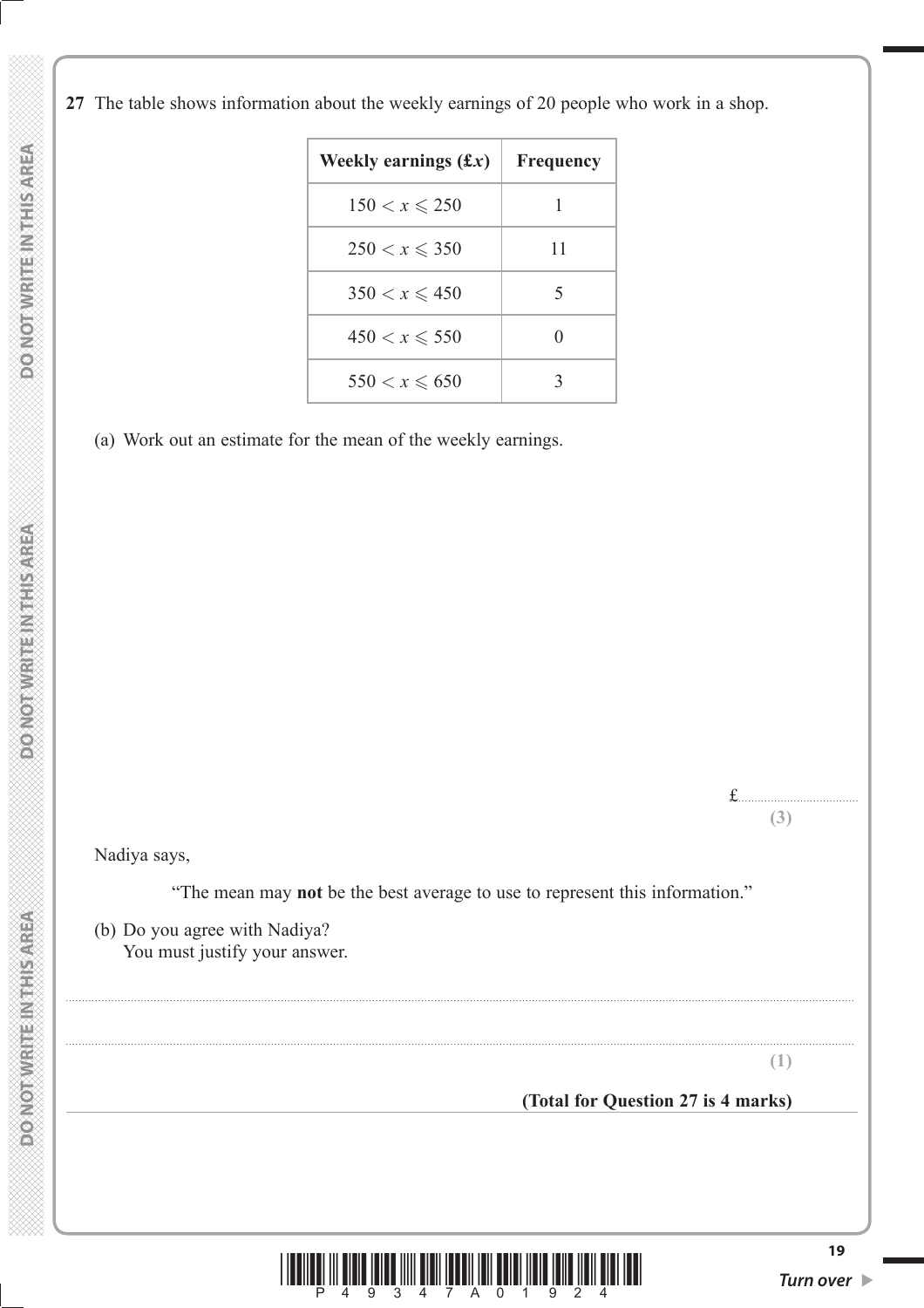**28** Here is a rectangle.



All measurements are in centimetres.

The area of the rectangle is  $48 \text{ cm}^2$ .

Show that  $y = 3$ 

**(Total for Question 28 is 4 marks)**

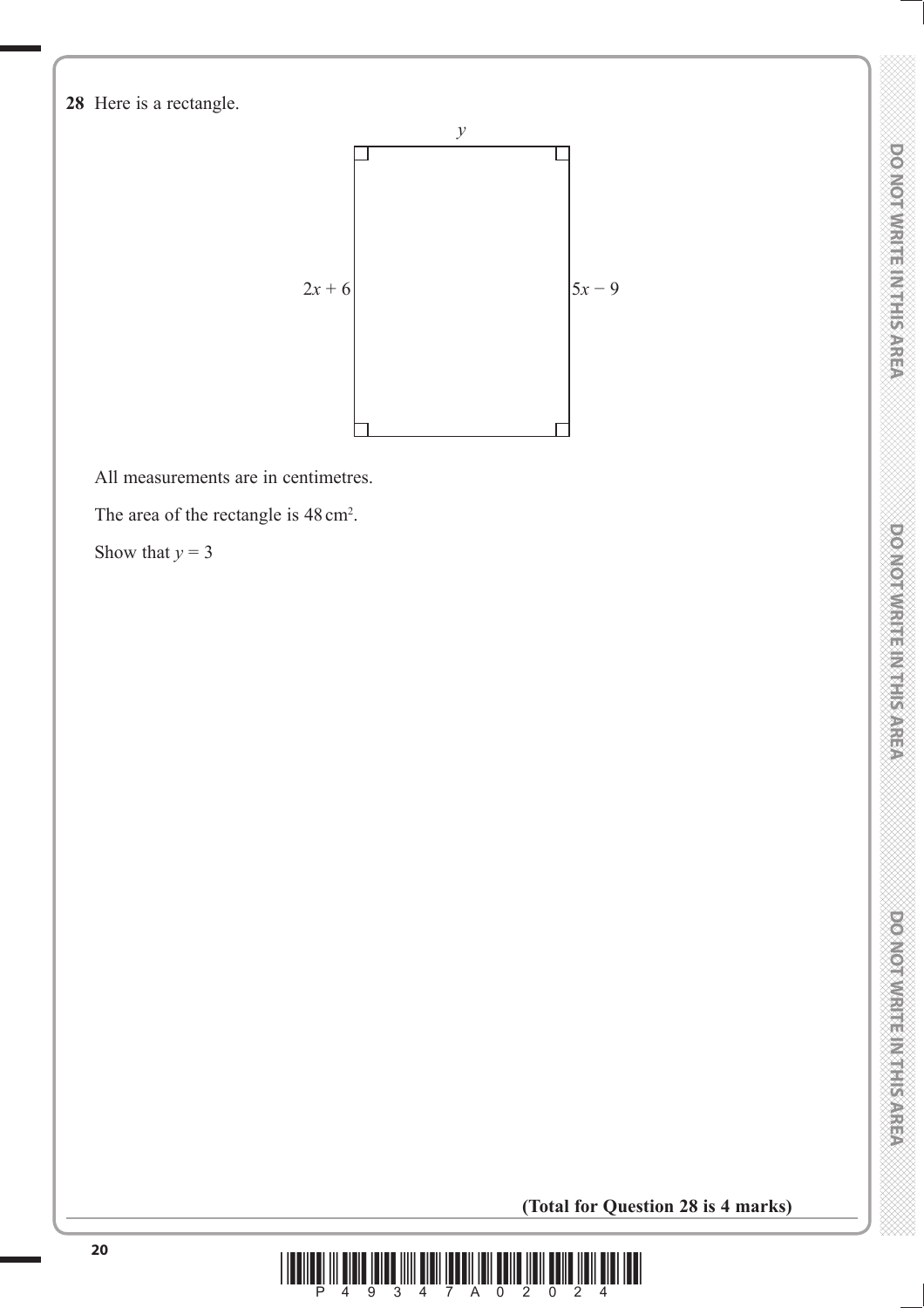**29** Brogan needs to draw the graph of  $y = x^2 + 1$  Here is her graph. 5  $\overline{x}$  $y = x^2 + 1$ 6  $\frac{1}{7}$  $\frac{1}{8}$  $\frac{1}{9}$ 10 5 4 3 2 1 –5 –4 –3 –2 –1 *O* 1 2 3 4 5 Write down one thing that is wrong with Brogan's graph. .................................................................................................................................................................................................................................................. .................................................................................................................................................................................................................................................. **(Total for Question 29 is 1 mark)**



**DO NOT WRITE INTHIS AREA** 

**DONOTWRITEINTHISMREA**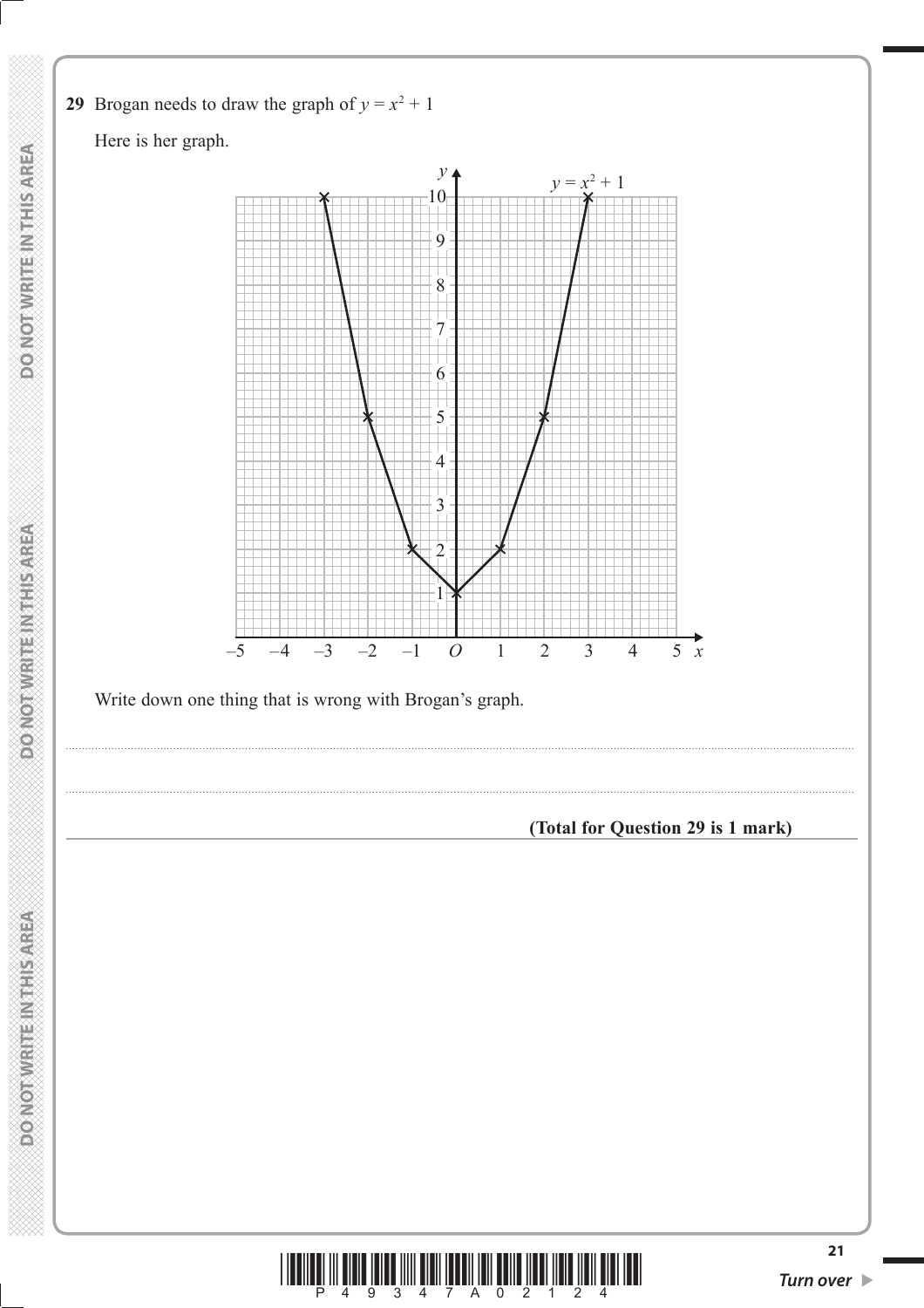| 30 In a sale, the normal price of a book is reduced by 30%.<br>The sale price of the book is £2.80 |                                    |  |
|----------------------------------------------------------------------------------------------------|------------------------------------|--|
| Work out the normal price of the book.                                                             |                                    |  |
|                                                                                                    |                                    |  |
|                                                                                                    |                                    |  |
|                                                                                                    |                                    |  |
|                                                                                                    |                                    |  |
|                                                                                                    |                                    |  |
|                                                                                                    |                                    |  |
|                                                                                                    | $f$                                |  |
|                                                                                                    |                                    |  |
|                                                                                                    | (Total for Question 30 is 2 marks) |  |
|                                                                                                    | <b>TOTAL FOR PAPER IS 80 MARKS</b> |  |
|                                                                                                    |                                    |  |
|                                                                                                    |                                    |  |
|                                                                                                    |                                    |  |
|                                                                                                    |                                    |  |
|                                                                                                    |                                    |  |
|                                                                                                    |                                    |  |
|                                                                                                    |                                    |  |
|                                                                                                    |                                    |  |
|                                                                                                    |                                    |  |
|                                                                                                    |                                    |  |
|                                                                                                    |                                    |  |
|                                                                                                    |                                    |  |
|                                                                                                    |                                    |  |
|                                                                                                    |                                    |  |

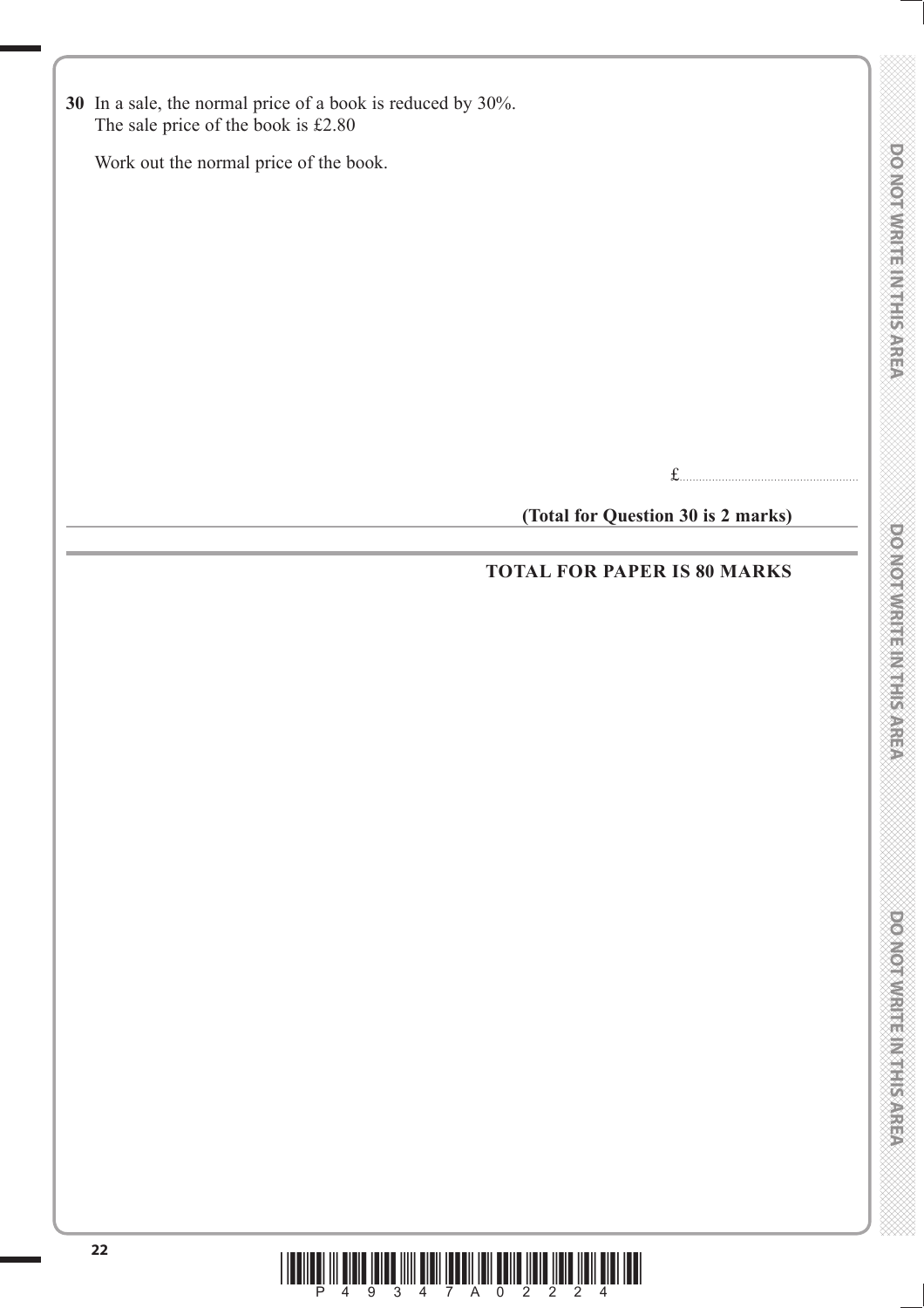**BLANK PAGE**